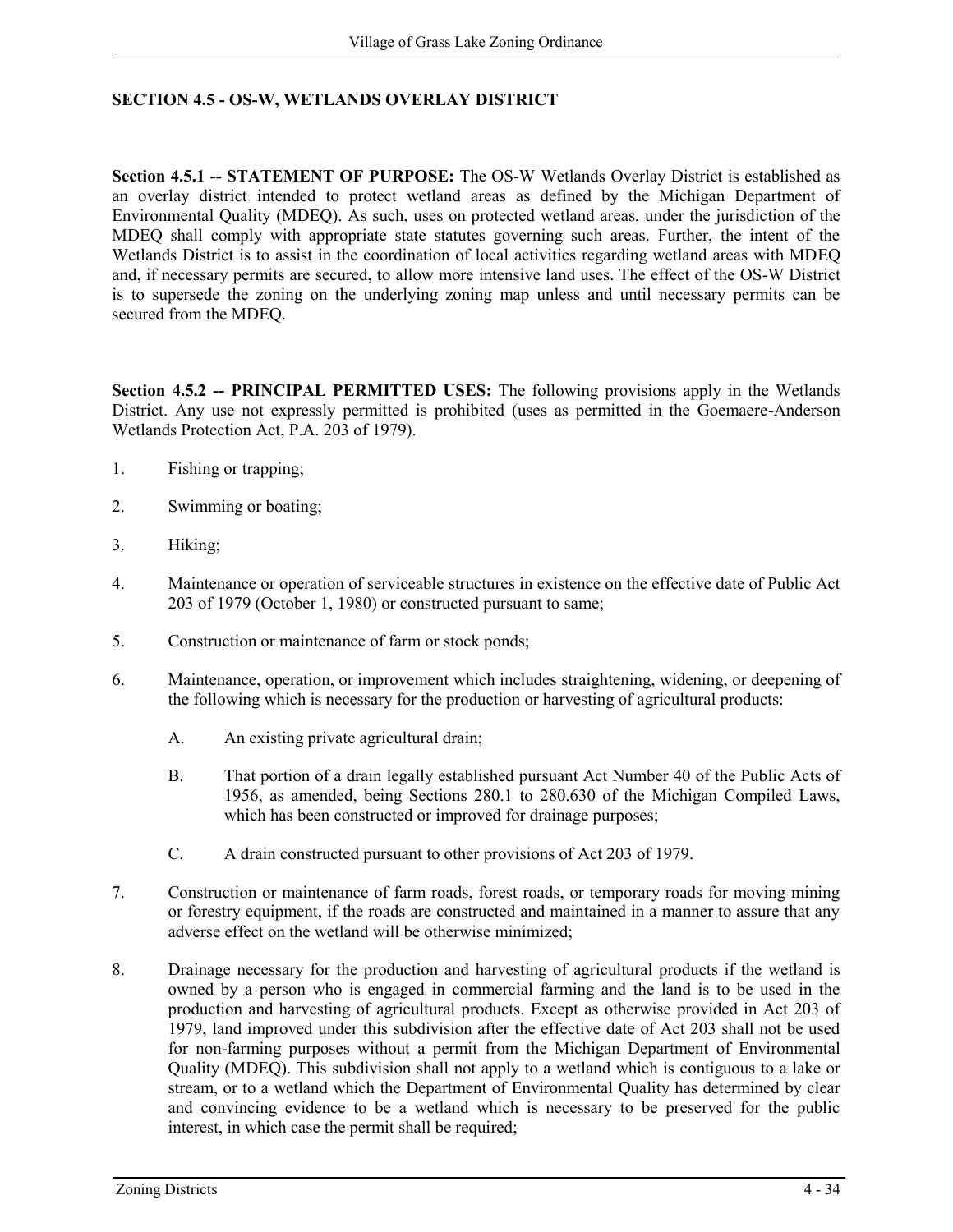- 9. Maintenance or improvement of public streets, highways, or roads, within the right-of-way and in such a manner as to assure that any adverse effect on the wetland will be otherwise minimized. Maintenance or improvement does not include adding extra lanes; increasing the right-of-way; or deviating from the existing location of the street, highway, or road;
- 10. Maintenance, repair, or operation of gas or oil pipelines and construction of gas or oil pipelines have a diameter of six (6) inches or less, if the pipelines are constructed, maintained, or repaired in a manner to assure that any adverse effect on the wetland will be otherwise minimized;
- 11. Maintenance, repair, or operation of electric transmission and distribution power lines and construction of distribution power lines if the distribution power lines are constructed, maintained, or repaired in a manner to assure that any adverse effect on the wetland will be otherwise minimized;
- 12. Operation or maintenance, including reconstruction of recently damaged parts, of serviceable dikes and levees in existence on October 1, 1980 or constructed pursuant to Act 209 of 1979;
- 13. Construction of iron and copper mining tailings basins and water storage areas.

**Section 4.5.3 -- <b>CONDITIONAL USES:** The following uses shall be permitted subject to the conditions hereinafter imposed and subject further to the review and approval of the Planning Commission and the Michigan Department of Environmental Quality (MDEQ), if necessary. All conditional use approvals shall be in accordance with Section 5.3.

1. Permitted or conditional uses in the underlying zoning district.

**Section 4.5.4 -- PROCEDURE:** The following procedure shall be followed in administering applications in the OS-W District:

- 1. It is determined by the Village of Grass Lake Zoning Administrator that a proposed development falls within the OS-W zoning district. The area to be developed is therefore determined to be a wetland under the jurisdiction of the Michigan Department of Environmental Quality (MDEQ) under the requirements of P.A. 203 of 1979 (Goemaere-Anderson Wetland Protection Act) governing wetlands.
- 2. If the applicant for a building permit so chooses, the procedure continues when the applicant applies for all necessary permits with the Michigan Department of Environmental Quality.
- 3. If the necessary permits are secured from the MDEQ, the application then falls under the provisions of this Ordinance governed by the provisions of the underlying zone.
- 4. All uses shall be conditional uses whether permitted or conditional in the underlying zone. All regulations found in the underlying zones for such uses shall apply as well as the condition that all necessary permits must be secured from the MDEQ. As with all conditional uses, a public hearing shall be held by the Planning Commission.
- 5. The conditional use permit and rezoning process shall ensue according to P.A. 201 of 1921, and amendments thereto.